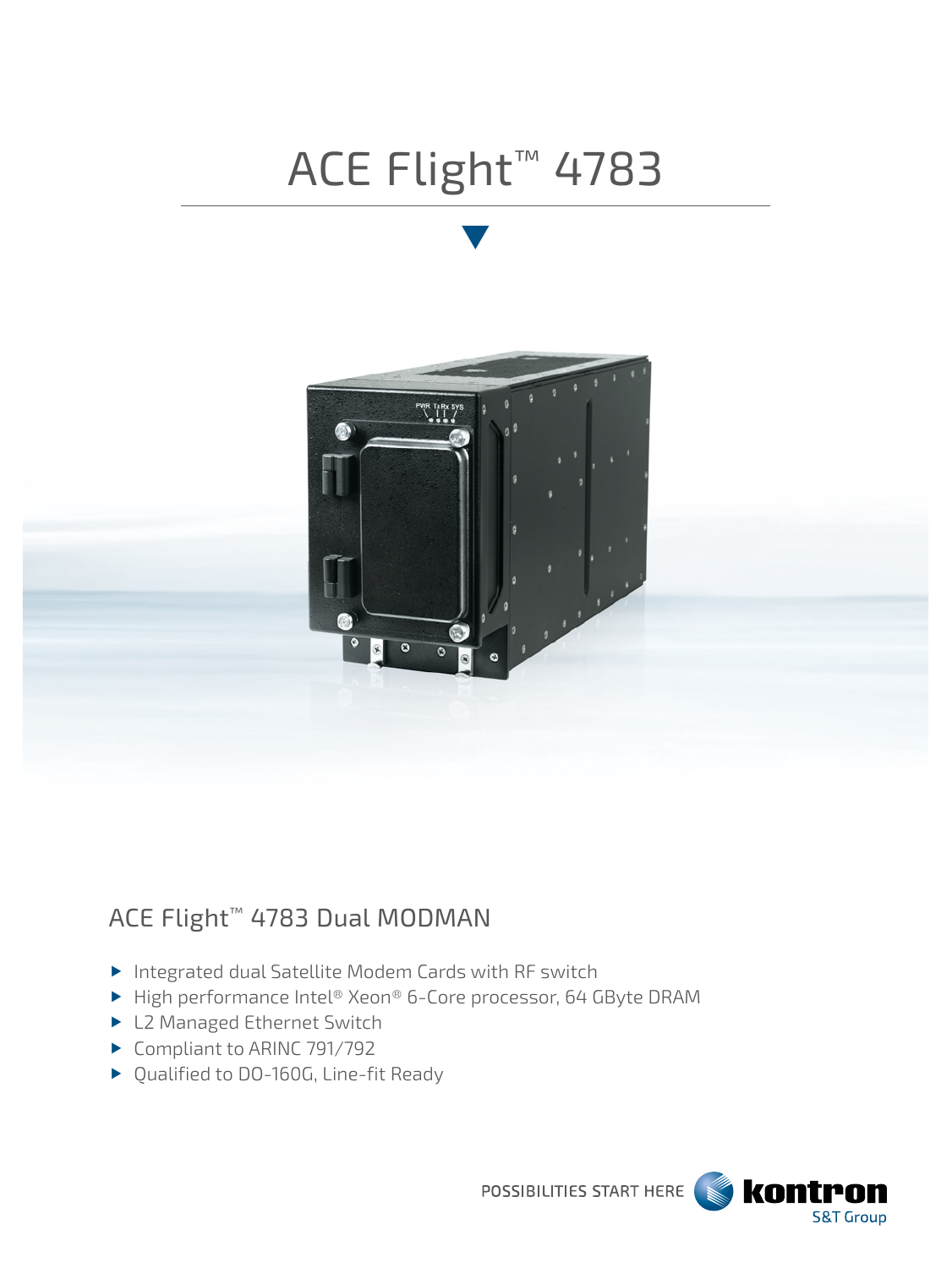### ACE Flight™ 4783 MODMAN

Kontron's AF4783 MDOMAN has been designed in accordance with ARINC 791/792 and has the unique ability to support two different SATCOM modems without any compromise or feature limitations. The MODMAN also includes an Intel® Xeon® 6-Core processor, L2+ Managed Ethernet Switch, cellular modem, ARINC 429 and fixed/ removable storage options. The dual integrated satellite modem approach eliminates the need for a second MODMAN to be installed onto the aircraft thus removing weight, cost and complexity while still allowing the aircraft the ability to utilize different satellite operators by selecting the appropriate modem during flight. Kontron has designed its ACE Flight 4783 MODMAN product family to support the different modem configurations (ordering options). This product line has been rigorously tested and qualified to DO-160G environmental conditions for airborne applications.

#### TECHNICAL INFORMATION

| <b>FORM FACTOR</b>           | 4MCU per ARINC 600, air flow-through<br>Dimensions: 7.77" (197 mm) H x 4.88" (124 mm) W x 15.10" (384 mm) D                                     |  |
|------------------------------|-------------------------------------------------------------------------------------------------------------------------------------------------|--|
| <b>SATCOM MODEM</b>          | Configuration dependent<br>-101: iDirect iO800 and Hughes Jupiter<br>*Other modems planned, contact factory for latest updates                  |  |
| <b>PROCESSOR / MEMORY</b>    | Intel® Xeon® E-2276ML (6x 2.0 GHz), CM246 PCH, GT2<br>64 GByte DDR4, ECC, RAM<br><b>TPM 2.0</b>                                                 |  |
| <b>ETHERNET SWITCH</b>       | L2+ Managed Ethernet Switch                                                                                                                     |  |
| <b>STORAGE</b>               | 1x 512 GByte mSATA (OS/Application)<br>1x 1 TByte NVMe<br>1x Removable SSD (Ordering Option)                                                    |  |
| <b>RF CONNECTIONS</b>        | SATCOM: (1) Tx, (2) Rx RF connections<br>Cellular: (1) Rx/Tx RF (Main)                                                                          |  |
| <b>CELLULAR MODEM</b>        | 4G/LTE modem with dual SIM slots                                                                                                                |  |
| <b>ETHERNET PORTS</b>        | 12x Ethernet Ports (6x GbE, 6x 100BT)                                                                                                           |  |
| <b>ARINC 249</b>             | 6x ARINC 429 Rx (fixed), 1x ARINC 429 (Tx/Rx) configurable                                                                                      |  |
| <b>OTHER</b>                 | 15x DI, 6x DO, 3x Config, APM, 2x Audio, 1x USB 2.0                                                                                             |  |
| FRONT I/O                    | LEDs: Power, Status, Receive, Transmit<br>Ethernet (RJ45), USB 3.0/2.0, HDMI, 2x SIM (cellular), RTC Battery<br>Serial Interface via USB Type B |  |
| <b>SOFTWARE</b>              | Ubuntu 20.4 LTS, 64-bit<br>Contact Factory for Optional Software and other OS support                                                           |  |
| <b>POWER</b>                 | 115 VAC (360 - 800 Hz) Aircraft Power with 200msec Hold-up<br>100 W nominal                                                                     |  |
| <b>ENVIRONMENT</b>           | Oualified to DO-160G, Line-Fit Ready                                                                                                            |  |
| <b>WEIGHT</b>                | 15.8 lbs (7.17 kg)                                                                                                                              |  |
| <b>OPERATING TEMPERATURE</b> | $-15 °C$ to $+70 °C$                                                                                                                            |  |